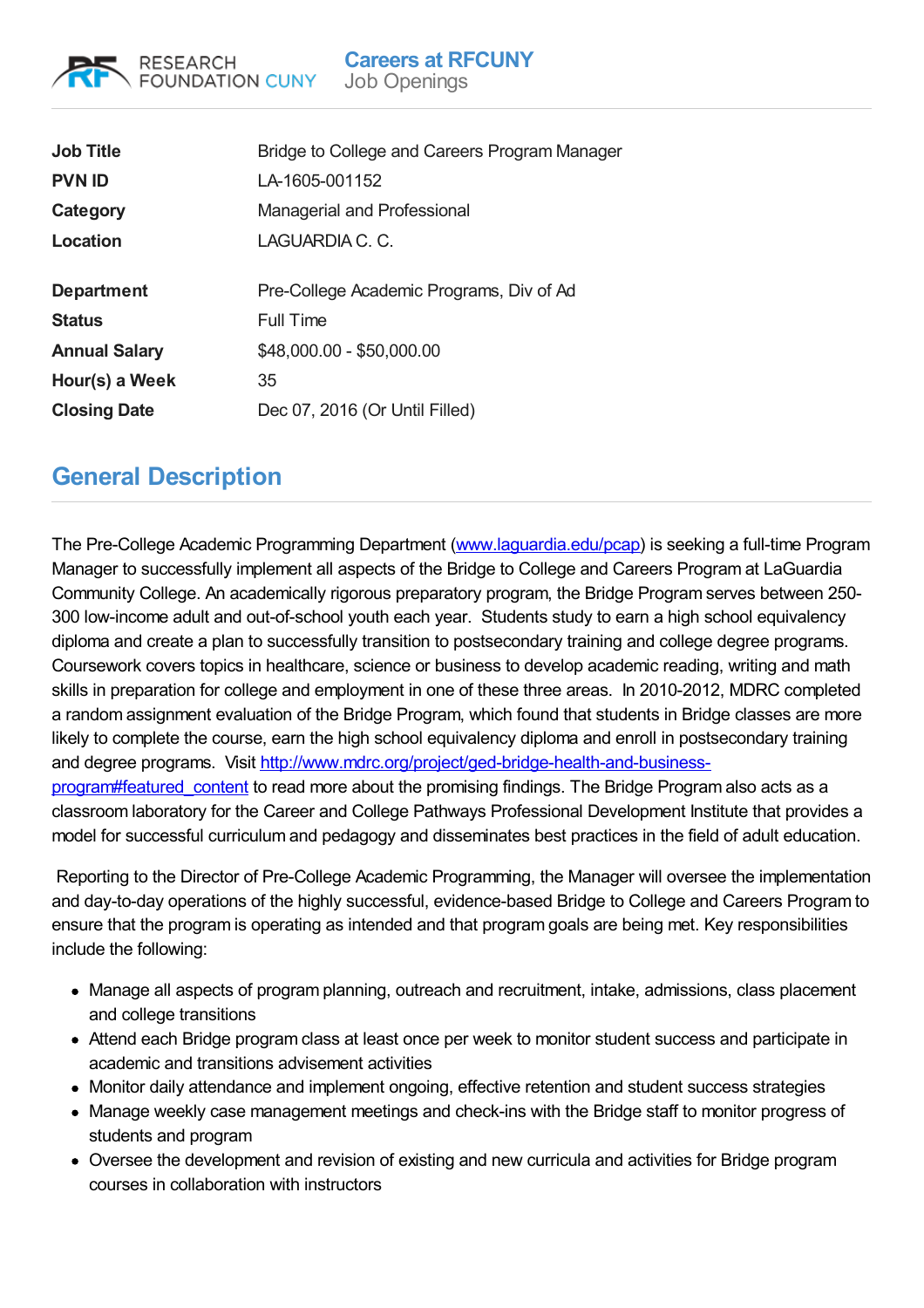- Assist department leadership in selecting, training and supervising program staff, including instructors, tutors, and peer mentors
- Oversee collection and analysis of program data including enrollment, program completion, educational achievement, case management and post-secondary transition information to ensure program goals are met
- Represent and assist the Director at public events including: presenting at professional conferences, interfacing with public and private organizations, developing reports and brochures for distribution, and attending campus committee meetings and events as assigned
- Prepare internal narrative and statistical program reports
- Review and implement program policies and procedures in conjunction with appropriate administrative staff
- Maintain and negotiate professional relationships with campus personnel to enhance the quality and timeliness of program services
- Coordinate curriculum and pedagogy of the Bridge program lab classroom with activities in the Career and College Pathways Institute
- Other related duties as assigned

## **Other Duties**

## **Qualifications**

We are seeking a creative education professional who has a minimum of 3 years of experience working in education and training, including at least 2 years of supervisory/managerial experience and at least 1 year of instructional experience. Master's degree in Education, Social Work, or Related Fields strongly preferred.

The ability to work independently and collaboratively in a demanding and complex work environment, to carry out complex assignments in a timely manner, and to adapt to changing situations and priorities.

Ability and skill to motivate and lead non-traditional learners to persist and thrive in rigorous academic environment.

Experience working with a diverse adult or out-of-school youth student population, preferably in a higher education setting.

Strong analytic, administrative and supervisory skills.

Experience in data analysis and in writing statistical and narrative reports.

The ability to analyze data for continuous program improvement.

Strong writing, organizational, and communication skills required, as well as proficiency with computer programs (including databases, Excel, Word)